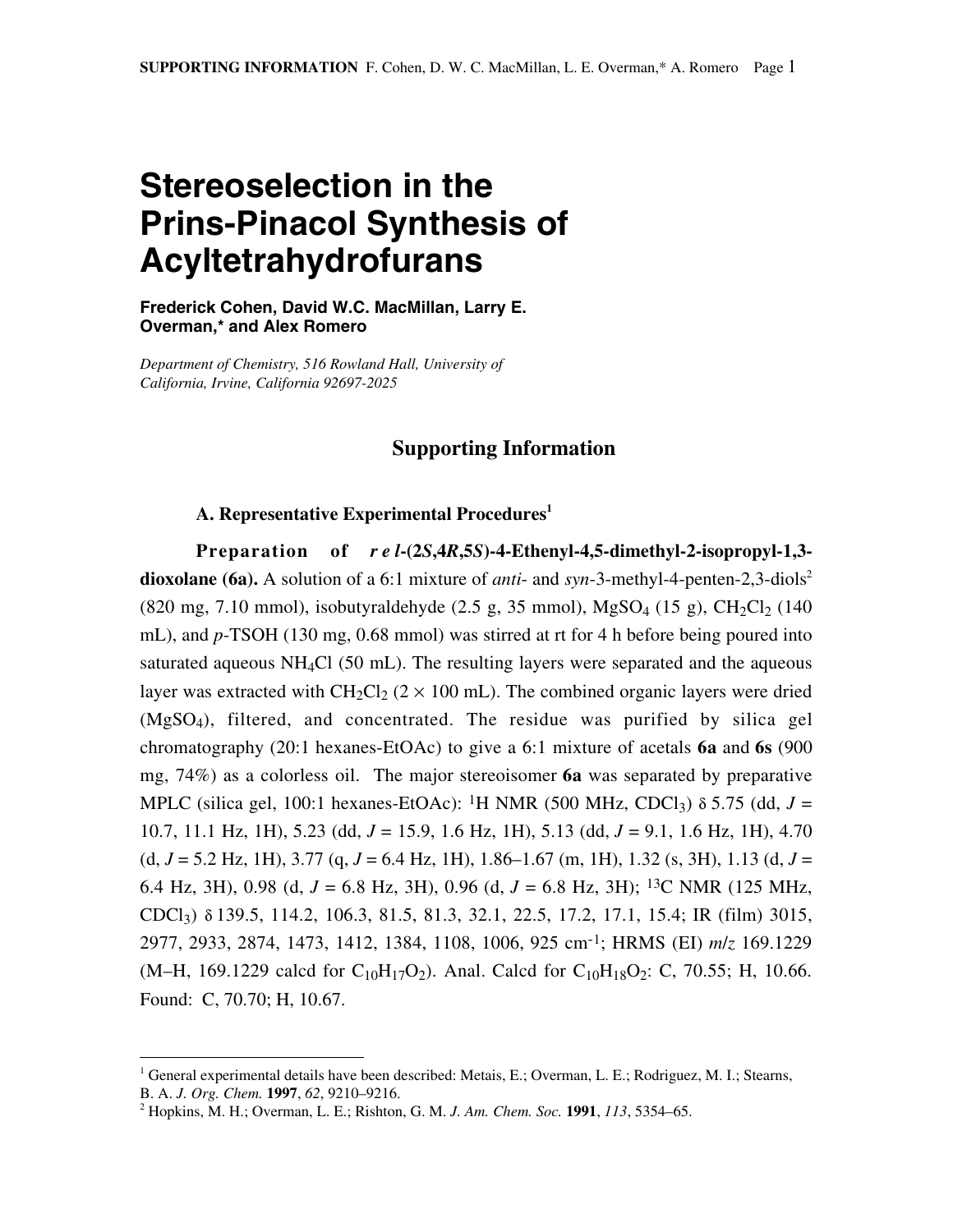**Rearrangement of Acetals with SnCl<sub>4</sub>. Preparation of**  $rel$ **-(2***S***,3***S***,5***R***)-1-(2,3-Dimethyl-5-isopropyl-3-tetrahydrofuranyl)ethanone (13b) from Anti Acetal 7a.** A CH<sub>2</sub>Cl<sub>2</sub> solution of SnCl<sub>4</sub> (0.16 mL, 1.0 M) was added to a solution of *anti* acetal **7a** (27 mg, 0.15 mmol, 97% purity<sup>3</sup>) and CH<sub>2</sub>Cl<sub>2</sub> (15 mL) at  $-78$  °C. After 17 h, the solution was poured into saturated aqueous  $NH<sub>4</sub>Cl$  (10 mL) and the resulting layers were separated. The aqueous phase was extracted with CH<sub>2</sub>Cl<sub>2</sub> ( $2 \times 50$  mL) and the combined organic layers were dried (MgSO4), filtered, and concentrated. The resulting residue was purified by silica gel chromatography (20:1 hexanes–EtOAc) to afford tetrahydrofurans **13b** and **12b** (26 mg, 96%) as a 92:8 mixture<sup>3</sup>. The major stereoisomer **13b** was separated by preparative MPLC (silica gel, 20:1 hexanes–EtOAc): <sup>1</sup>H NMR (500 MHz, CDCl<sub>3</sub>)  $\delta$ 4.20 (q, *J* = 6.2 Hz, 1H), 3.78 (app ABq, *J* = 8.1, 7.3 Hz, 1H), 2.19 (s, 3H), 2.04 (m, 1H), 1.87 (dd, *J* = 6.5, 6.5 Hz, 1H), 1.74–1.67 (m, 1H), 1.20 (s, 3H), 1.16 (d, *J* = 6.3 Hz, 3H), 0.97 (d,  $J = 6.6$  Hz, 3H), 0.86 (d,  $J = 6.7$  Hz, 3H); <sup>13</sup>C NMR (125 MHz, CDCl<sub>3</sub>)  $\delta$  210.7, 82.0, 77.6, 57.9, 41.4, 33.7, 26.5, 19.2, 17.9, 16.7, 15.4; IR (film) 2961, 2874, 1704, 1469, 1384, 1358, 1237, 1085, 1023, 902, 869, 601 cm-1; HRMS (EI) *m/z* 184.1463 (M, 184.1463 calcd for  $C_{11}H_{20}O_2$ ). Anal. Calcd for  $C_{11}H_{20}O_2$ : C, 71.70; H, 10.94. Found: C, 71.61; H, 10.89.

**Rearrangement of Acetals with Trifluoromethanesulfonic Acid. Preparation of** *rel***-(2***S***,3***R***,5***S***)-1-(2-Methyl-5-isopropyl-3-tetrahydrofuranyl)ethanone (12a) from Syn Acetal 6s.** A CH<sub>2</sub>Cl<sub>2</sub> solution of TfOH  $(0.60 \text{ mL}, 0.5 \text{ M}, 0.30 \text{ mmol})$  was added to a solution of *syn* acetal 6s (17 mg, 0.10 mmol, >99% purity by capillary GLC analysis)<sup>3</sup> and  $CH_2Cl_2$  (12 mL) at –78 °C and the reaction was maintained at this temperature for 14 h before being poured into saturated aqueous NaHCO<sub>3</sub> (5 mL). The resulting layers were separated and the aqueous phase was extracted with  $CH_2Cl_2$  (2  $\times$  5 mL). The combined organic layers were dried (MgSO4), filtered, and concentrated. The resulting residue was purified by silica gel chromatography (20:1 hexanes–EtOAc) to give **12a** (15 mg, 90%) as a single diastereomer<sup>3</sup>: <sup>1</sup>H NMR (500 MHz, CDCl<sub>3</sub>)  $\delta$  4.29 (dq, *J* = 6.5, 1.6 Hz, 1H), 3.50 (app ABq, *J* = 7.4, 7.5 Hz, 1H), 3.26 (app ABq, *J* = 8.3, 8.4 Hz, 1H), 2.15 (s, 3H), 1.95–1.91 (m, 2H), 1.78–1.71 (m, 1H), 1.08 (d, *J* = 6.5 Hz, 3H), 0.98 (d, *J* = 6.6 Hz, 3H), 0.88 (d, *J* = 6.8 Hz, 3H); 13C NMR (125 MHz, CDCl3) δ 207.9, 84.9, 75.1, 55.8, 33.3, 31.1, 30.8, 19.6, 18.5, 17.9; IR (film) 2960, 2873, 1714, 1469, 1382, 1385, 1244, 1168, 1096, 1042, 908 cm<sup>-1</sup>; HRMS (EI)  $m/z$  170.1303 (M, 170.1306 calcd for C<sub>10</sub>H<sub>18</sub>O<sub>2</sub>). Anal. Calcd for  $C_{10}H_{18}O_2$ : C, 70.55; H, 10.66. Found: C, 70.67; H, 10.61.

<sup>&</sup>lt;sup>3</sup> <sup>3</sup> GLC analyses were conducted with a Hewlett-Packard 5890 series II gas chromatograph equipped with a 30 m x 0.32 mm J&W DB-5 column and a flame ionization detector.